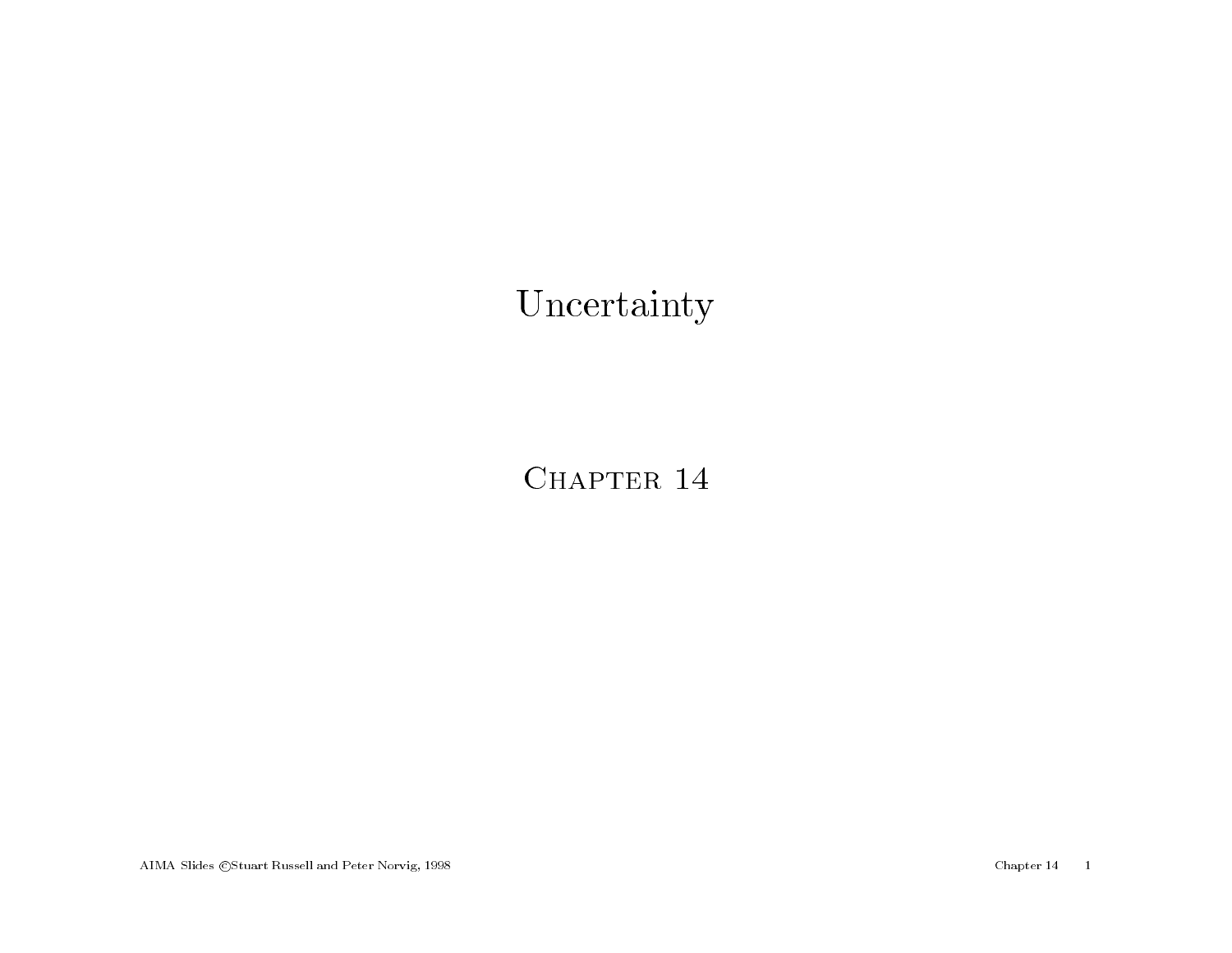# **Outline**

- **Manuele Street Section**<br>  $\begin{array}{ccc}\triangle&\textsf{Uncertainty}\end{array}$  $\diamondsuit$  Uncertaint<sub>!</sub><br> $\diamondsuit$  Probability
- $\diamondsuit$  Probability<br> $\diamondsuit$  Syntax
- 
- $\diamond$  Semantics
- $\diamondsuit$  Inference rules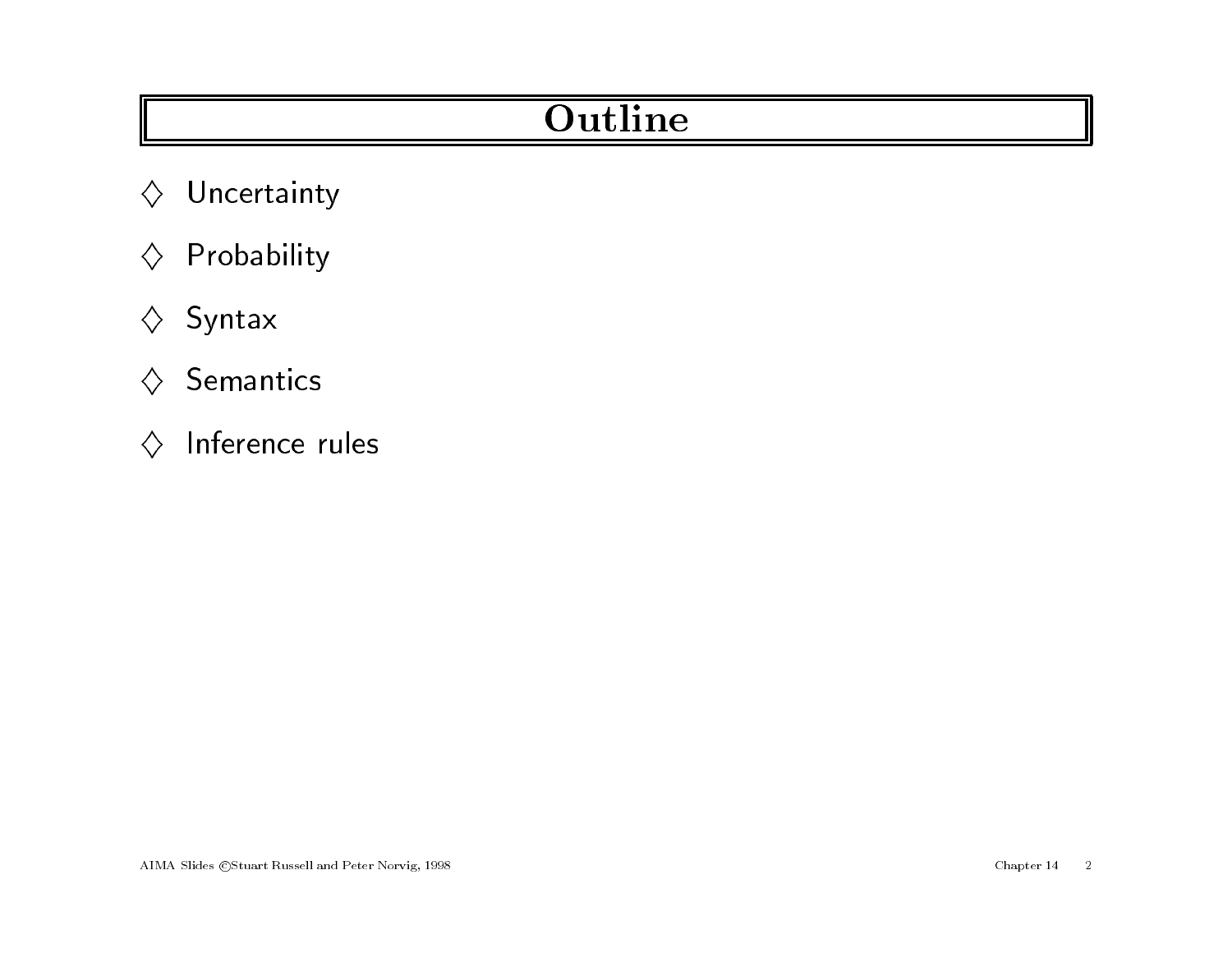### Uncertainty

Let action  $A_t =$  leave for airport t minutes before flight Will  $A_t$  get me there on time?

Problems:

- 1) partial observability (road state, other drivers' <sup>p</sup>lans, etc.)
- 2) noisy sensors (KCBS traffic reports)
- 3) uncertainty in action outcomes (flat tire, etc.)
- 4) immense complexity of modelling and predicting traffic

Hence <sup>a</sup> purely logical approach either

- 1) risks falsehood: " $A_{25}$  will get me there on time"
- or 2) leads to conclusions that are too weak for decision making: ads to conclusions that are too weak for decision making:<br>" $A_{25}$  will get me there on time if there's no accident on the bridge " $A_{25}$  will get me there on time if there's no accident on t<br>and it doesn't rain and my tires remain intact etc etc."

 $(A_{1440}$  might reasonably be said to get me there on time but I'd have to stay overnight in the airport  $\ldots$ )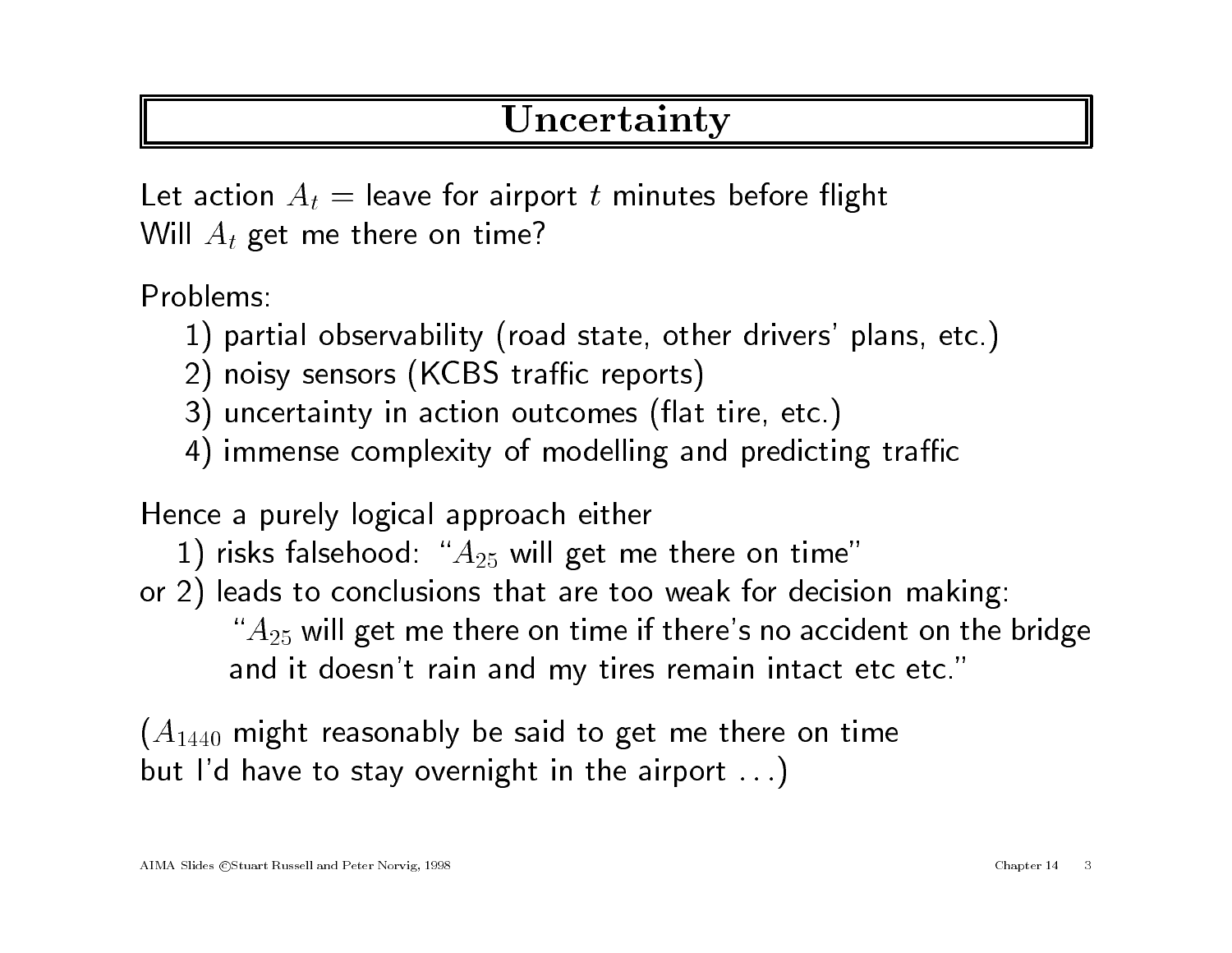# Methods for handling uncertainty

Default or nonmonotonic logic:

Assume my car does not have a flat tire

Assume  $A_{25}$  works unless contradicted by evidence

Issues: What assumptions are reasonable? How to handle contradiction?

Rules with fudge factors:

 $A_{25} \mapsto_{0.3}$  get there on time  $A_{25} \mapsto_{0.3}$  get there on time<br> $Sprinkler \mapsto_{0.99} WetGrass$ 

 $Sprinkler \mapsto_{0.99} Wet$ <br> $WetGrass \mapsto_{0.7} Rain$ 

 $WetGrass \mapsto_{0.7} Rain$ <br>Issues: Problems with combination, e.g.,  $Sprinkler$  causes  $Rain??$ 

**Probability** 

Given the available evidence,

 $A_{25}$  will get me there on time with probability 0.04 Mahaviracarya (9th C.), Cardamo (1565) theory of gambling

wianaviracarya (3th C.), Cardamo (1909) theory or gambin<br>(Fuzzy logic handles  $degree\ of\ truth$  NOT uncertainty e.g., <u>zzy logic</u> handles  $degree\ of\ truth\ WetGrass$  is true to degree 0.2)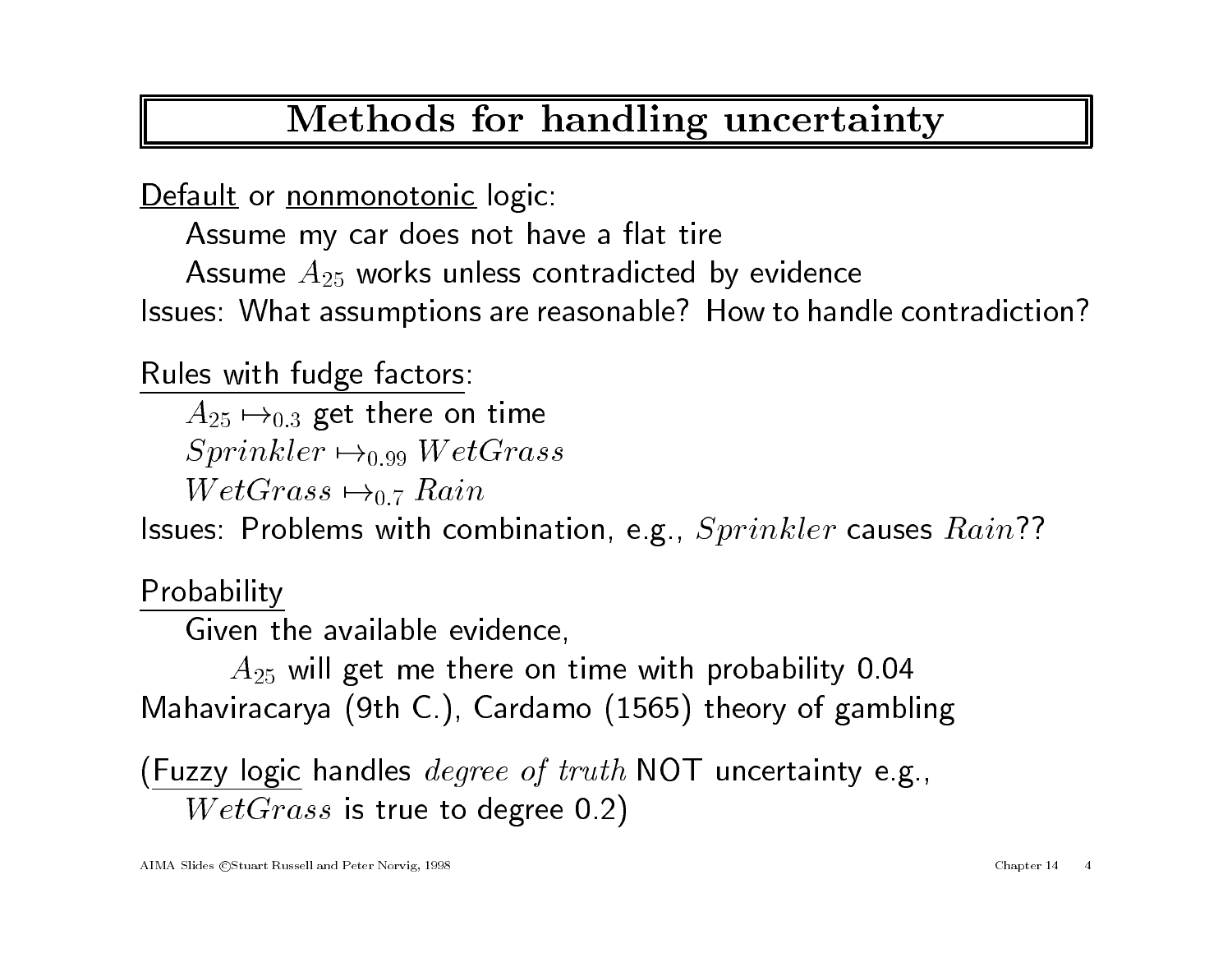# Probability

Probabilistic assertions summarize effects of laziness: failure to enumerate exceptions, qualications, etc. ignorance: lack of relevant facts, initial conditions, etc.

Subjective or Bayesian probability:

Probabilities relate propositions to one's own state of knowledge

e.g.,  $P(A_{25}|\text{no reported accidents})=0.06$ 

These are not assertions about the world

Probabilities of propositions change with new evidence:

e.g.,  $P(A_{25}|\text{no reported accidents}, 5 \text{ a.m.})=0.15$ 

(Analogous to logical entailment status  $KB\models\alpha,$  not truth.)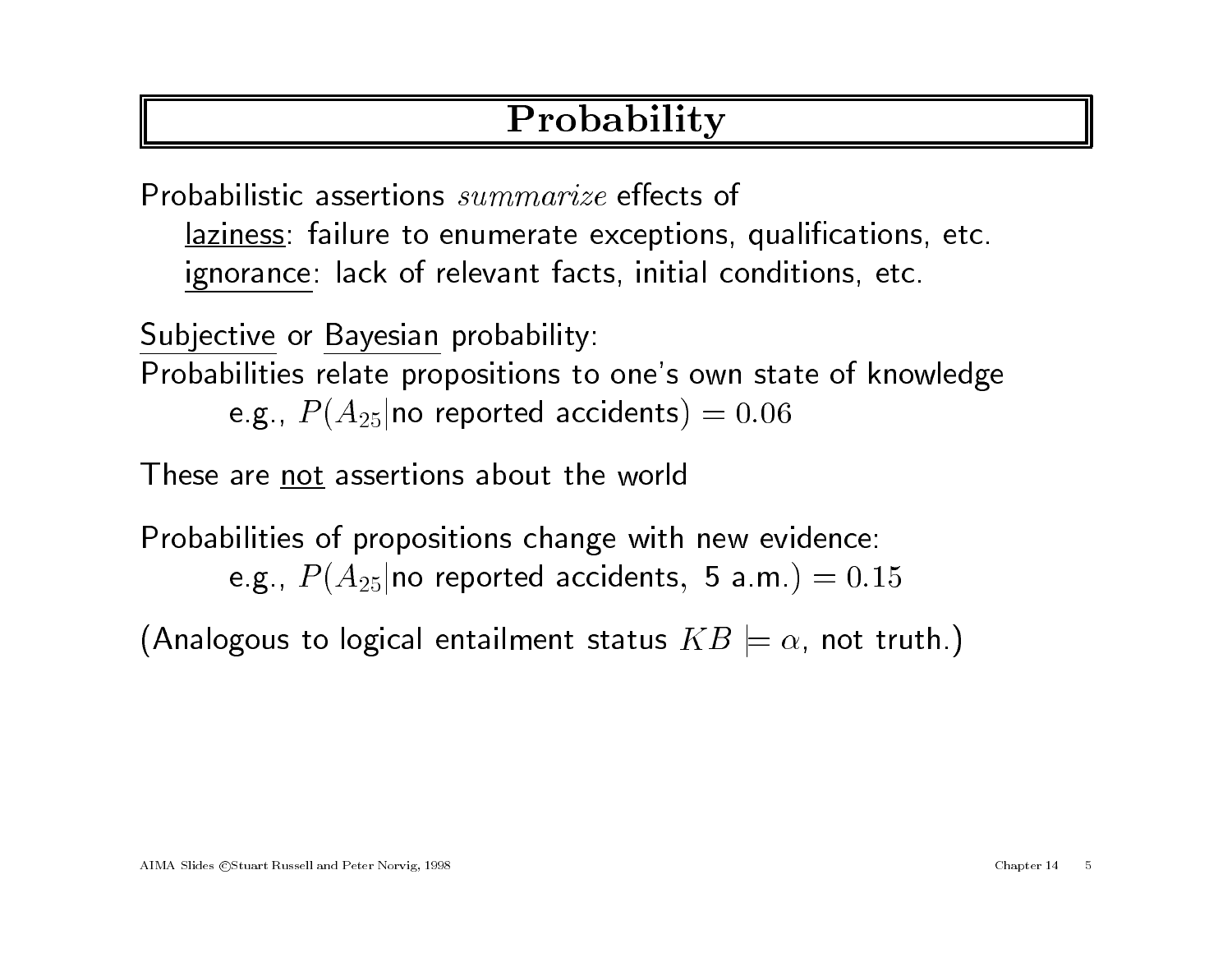## Making decisions under uncertainty

Suppose <sup>I</sup> believe the following:

 $P(A_{25}$  gets me there on time $|...$  = 0.04

 $\begin{aligned} P(A_{25}~\text{gets}\text{ the following:} \ P(A_{25}~\text{gets}\text{ me there on time}|\ldots) \ =\ 0.04 \ P(A_{90}~\text{gets}\text{ me there on time}|\ldots) \ =\ 0.70 \end{aligned}$  $P(A_{25}$  gets me there on time $|...$  = 0.04<br>  $P(A_{90}$  gets me there on time $|...$  = 0.70<br>  $P(A_{120}$  gets me there on time $|...$  = 0.95

 $P(A_{90}$  gets me there on time $|...$  = 0.70<br>  $P(A_{120}$  gets me there on time $|...$  = 0.95<br>  $P(A_{1440}$  gets me there on time $|...$  = 0.9999 Which action to choose?

Depends on my preferences for missing flight vs. airport cuisine, etc.

Utility theory is used to represent and infer preferences

Decision theory  $=$  utility theory  $+$  probability theory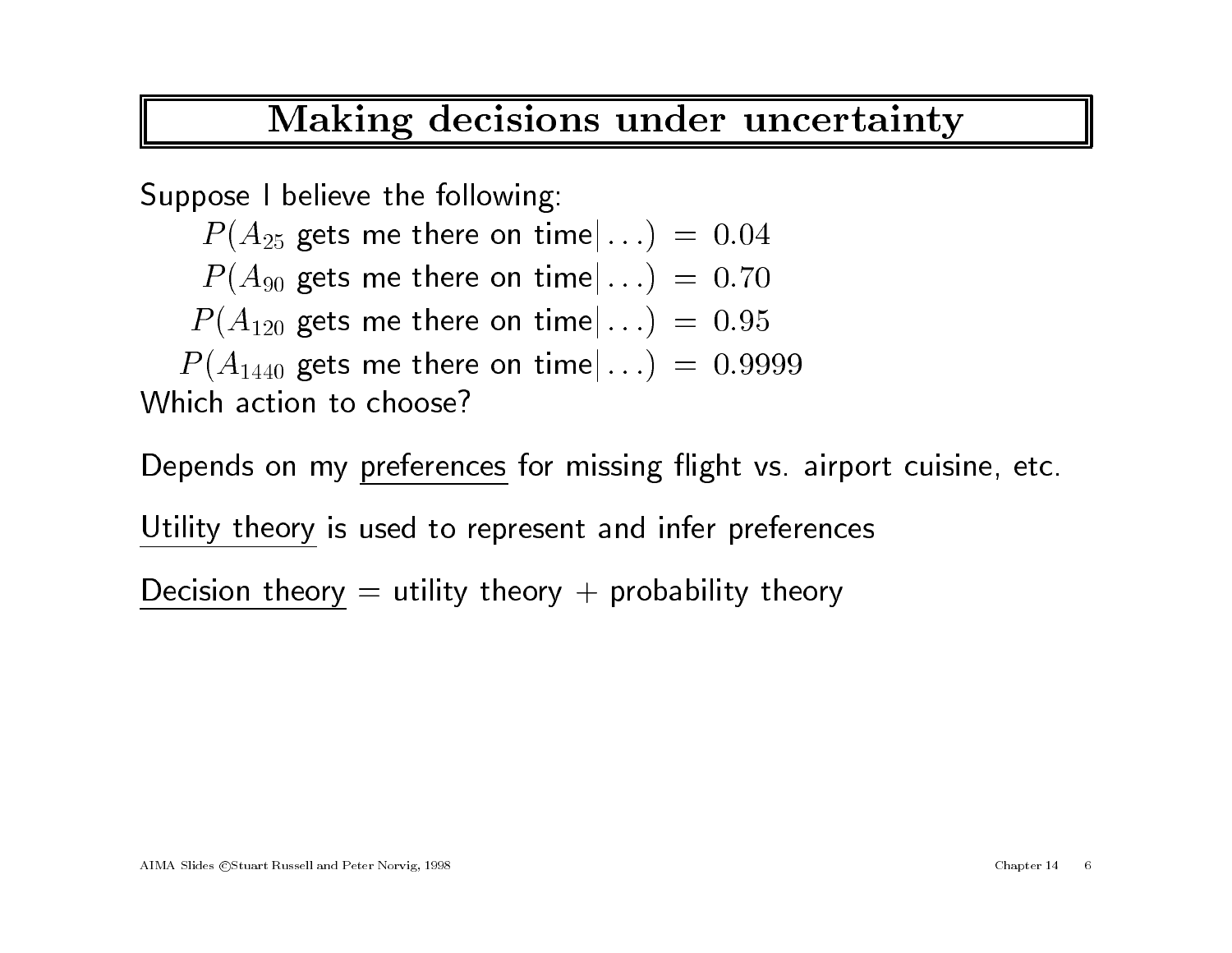# Axioms of probability

 $\begin{array}{c|cc}\n & \textbf{Axis} \ \hline\end{array}$  For any propositions  $A, \, B$ For any propositi $1. \hspace{0.1cm} 0 \leq P(A) \leq 1$ 

1. 
$$
0 \le P(A) \le 1
$$
  
\n2.  $P(True) = 1$  and  $P(False) = 0$   
\n3.  $P(A \vee B) = P(A) + P(B) - P(A \wedge B)$ 



de Finetti (1931): an agen<sup>t</sup> who bets according to probabilities that violate these axioms can be forced to bet so as to lose money regardless of outcome.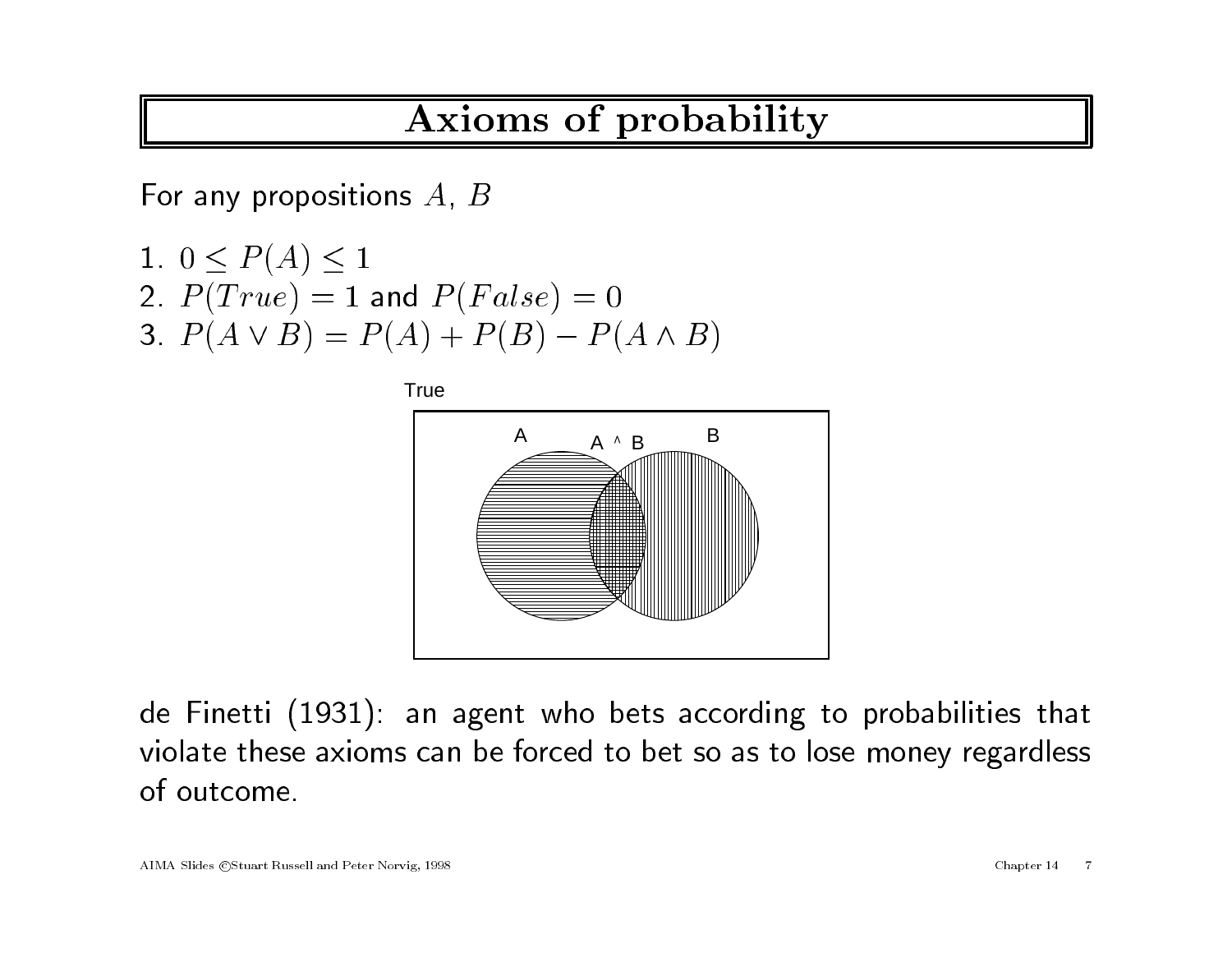## Syntax

Similar to propositional logic: possible worlds defined by assignment of values to random variables.

Propositional or Boolean random variables e.g.,  $Cavity$  (do I have a cavity?) e.g.,  $Cavity$  (ao 1 nave a cavity!)<br>Include propositional logic expressions<br>e.g.,  $\neg Burglary \vee Earthquake$ e.g.,  $\neg Burglary \vee Earthquake$ <br>Multivalued random variables

e.g., Weather is one of  $\langle sunny, rain, cloudy, snow \rangle$ Values must be exhaustive and mutually exclusive

Proposition constructed by assignment of <sup>a</sup> value: e.g.,  $Weather = sunny$ ; also  $Cavity = true$  for clarity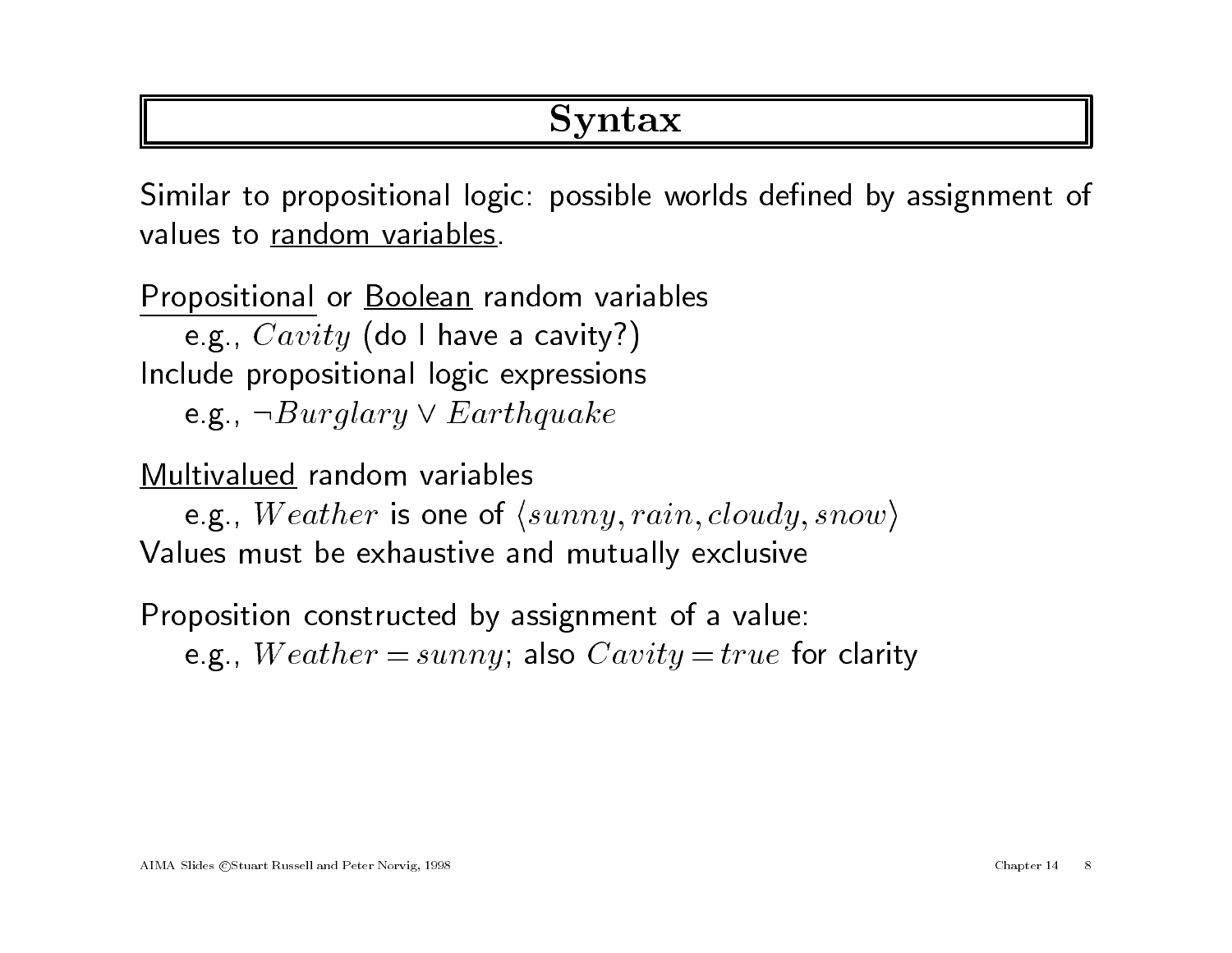#### Syntax contd.

Prior or unconditional probabilities of propositions

e.g.,  $P(Cavity) = 0.1$  and  $P(Weather = sunny) = 0.72$ correspond to belief prior to arrival of any (new) evidence

Probability distribution <sup>g</sup>ives values for all possible assignments:  ${\bf P}(Weather) = \langle 0.72, 0.1, 0.08, 0.1 \rangle$  (normalized, i.e., sums to 1)

 $\mathbf{I}$  (*Weather)* = (0.12, 0.1, 0.00, 0.1/ (<u>Hormanzed</u>, 1.6<br>Joint probability distribution for a set of variables gives Joint propability distribution for a set of variables gives<br>values for each possible assignment to all the variables t to all the variabl<mark>es:</mark><br>2 matrix of values:

 ${\bf P}(Weather, Cavity) = {\sf a}~4 \times {\bf P}(Weather, Cavity)$ Weather, Cavity) = a  $4 \times 2$  matrix of v<br>Weather =  $\int \text{sumny } rain \text{ cloudy} snow$ 

 $\begin{array}{c|c|c} Weather = & sunny\ rain\ cloudy\ snow\\ \hline Cavity = true & \end{array}$  $Cavity = false$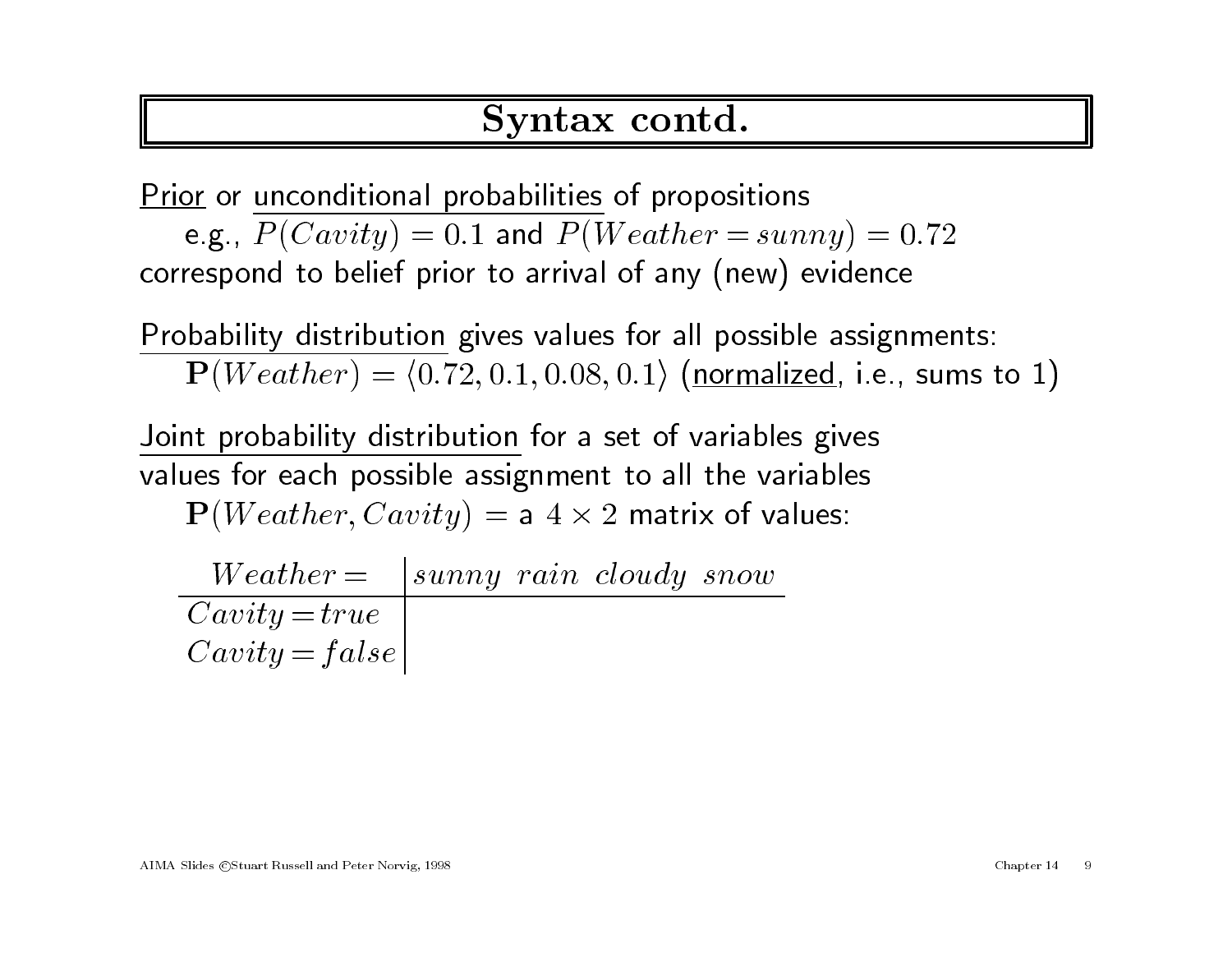#### Syntax contd.

Conditional or posterior probabilities e.g.,  $P(Cavity | Toothache) = 0.8$ i.e., given that  $Toothache$  is all I know

Notation for conditional distributions:

 $P(Weather|Earthquake) = 2$ -element vector of 4-element vectors

If we know more, e.g.,  $Cavity$  is also given, then we have  $P(Cavity | Toothache, Cavity) = 1$ 

Note: the less specific belief  $remains$  valid after more evidence arrives, but is not always  $useful$ 

New evidence may be irrelevant, allowing simplication, e.g.,  $P(Cavity | Toothache, 49ersWin) = P(Cavity | Toothache) = 0.8$ This kind of inference, sanctioned by domain knowledge, is crucial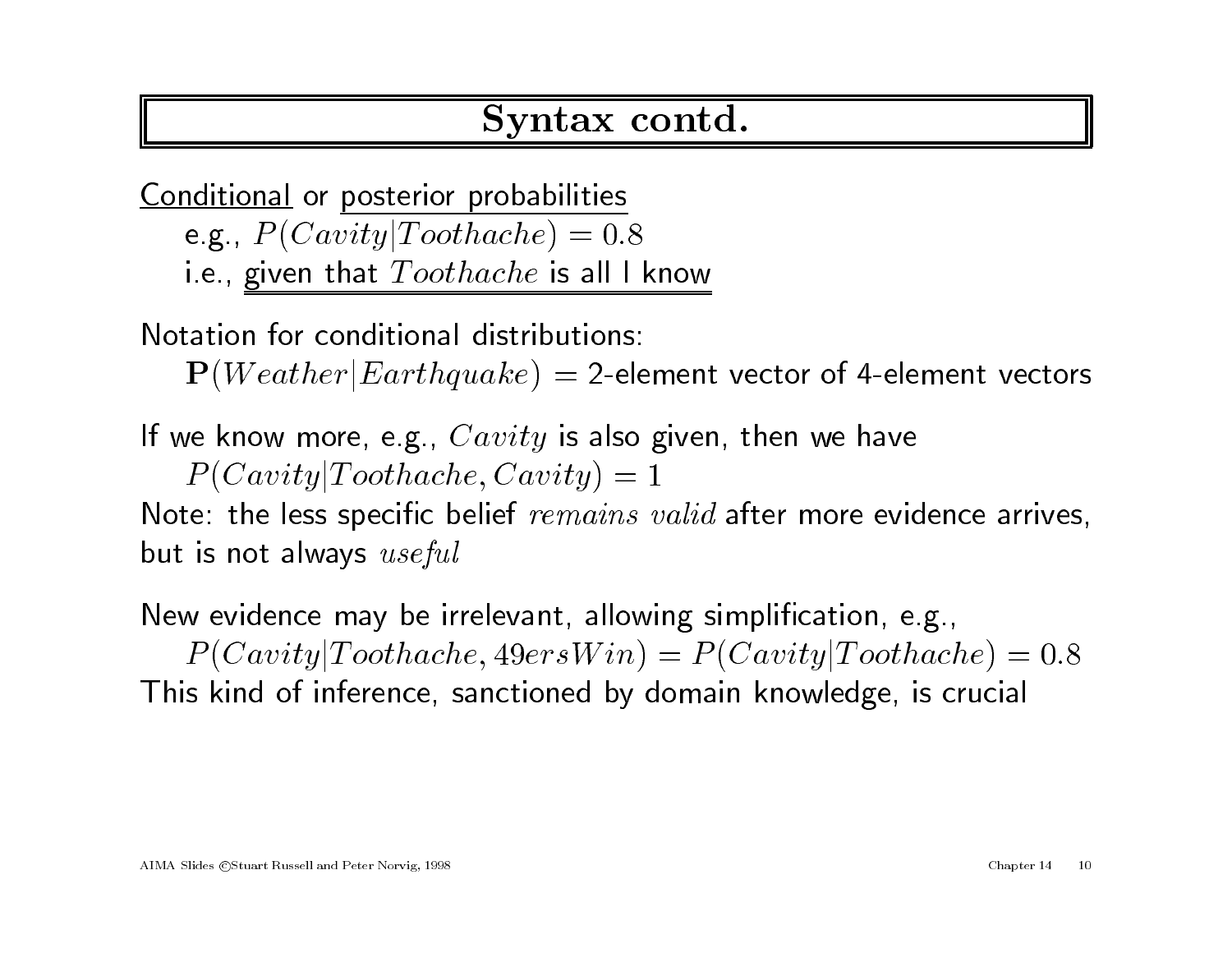# Conditional probability

Definition of conditional probability:  
\n
$$
P(A|B) = \frac{P(A \land B)}{P(B)}
$$
if  $P(B) \neq 0$ 

Product rule gives an alternative formulation:

 $P(A \wedge B) = P(A|B)P(B) = P(B|A)P(A)$ 

<sup>A</sup> genera<sup>l</sup> version holds for whole distributions, e.g., P( $P(Y|P) = (P|P)P(P) + (P|P)P(P)P(P)$ <br>
eneral version holds for whole distributions, e.g.,<br>  $\mathbf{P}(Weather, Cavity) = \mathbf{P}(Weather|Cavity) \mathbf{P}(Cavity)$ (View as a  $4 \times 2$  set of equations, not matrix mult.)  $\mathbf{P}_{1}, Cavity) = \mathbf{P}(Weather|Cavity)\mathbf{P}(2 \text{ set of equations, } not \text{ matrix mult.})$ 

Chain rule is derived by successive application of product rule:  $\frac{1}{n}$  and  $\frac{1}{n}$  is derived by successive application of product ru<br>  $\mathbf{P}(X_1,\ldots,X_n) = \mathbf{P}(X_1,\ldots,X_{n-1}) \; \mathbf{P}(X_n|X_1,\ldots,X_{n-1})$ <u>rule</u> is derived by successive application of product rule:<br> $X_1,\ldots,X_n) = \mathbf{P}(X_1,\ldots,X_{n-1}) \; \mathbf{P}(X_n|X_1,\ldots,X_{n-1}) \ = \mathbf{P}(X_1,\ldots,X_{n-2}) \; \mathbf{P}(X_{n_1}|X_1,\ldots,X_{n-2}) \; \mathbf{P}(X_n|X_1,\ldots,X_{n-1})$  $\frac{X}{\equiv}$  $=$  ...  $= {\bf P}(X_1,\ldots,X_{n-2})\,\, {\bf P}(X_{n_1}|\ =\ \ldots\ = \Pi_{i=1}^n {\bf P}(X_i|X_1,\ldots,X_{i-1})$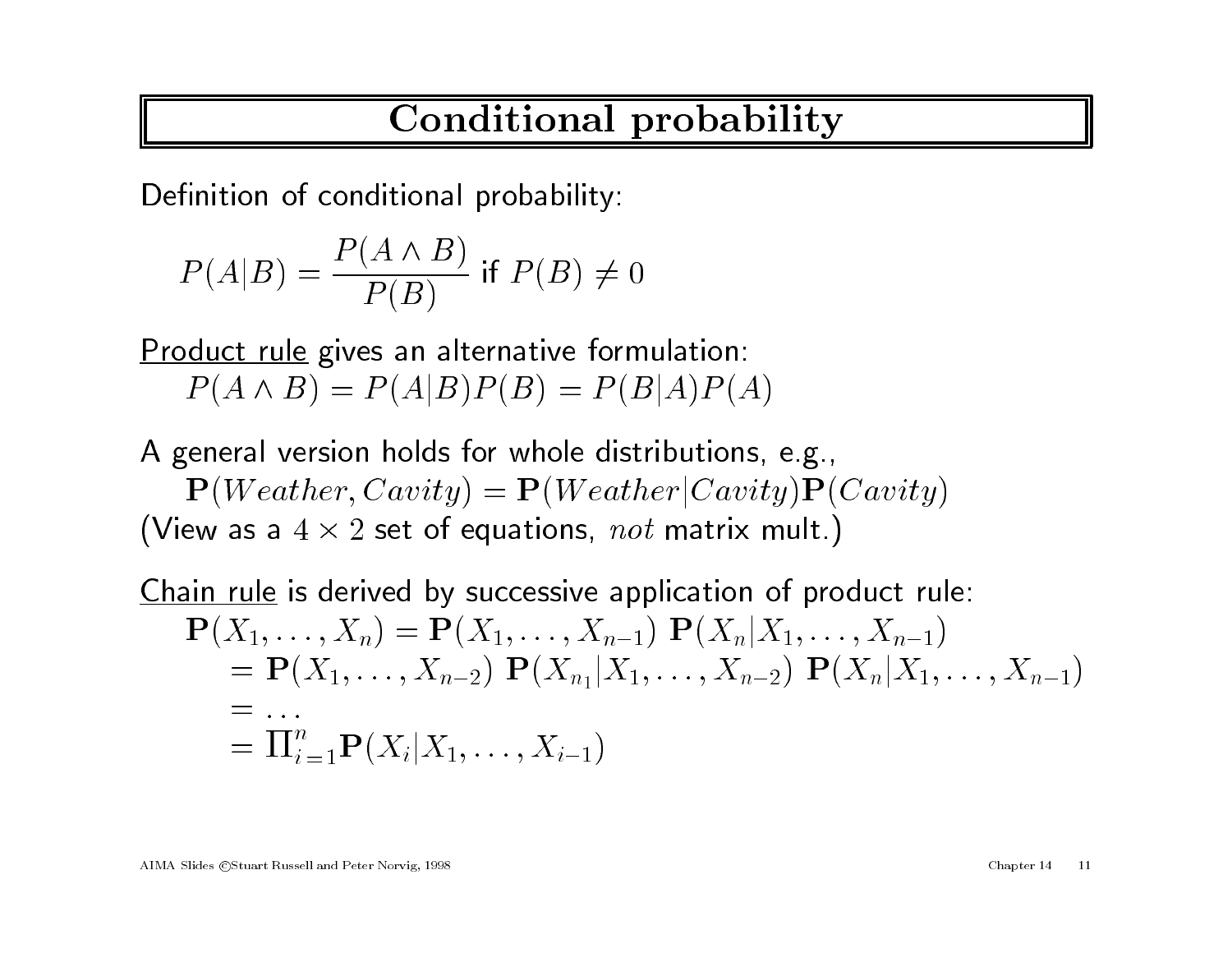#### Bayes' Rule

Product rule  $P(A \wedge B) = P(A|B)P(B) = P(B|A)P(A)$  $\Rightarrow$  Bayes' rule  $P(A|B) = \frac{P(B|A)P(A)}{P(B)}$ 

Why is this useful???

ر<br>For assessing diagnostic probability from <u>causal</u> probability:

For assessing diagnostic probability from causal probab  

$$
P(Cause|Effect) = \frac{P(Effect|Cause)P(Cause)}{P(Effect)}
$$
  
E.g., let *M* be meningitis, *S* be stiff neck:

g., let *M* be meningitis, *S* be stiff neck:  

$$
P(M|S) = \frac{P(S|M)P(M)}{P(S)} = \frac{0.8 \times 0.0001}{0.1} = 0.0008
$$

Note: posterior probability of meningitis still very small!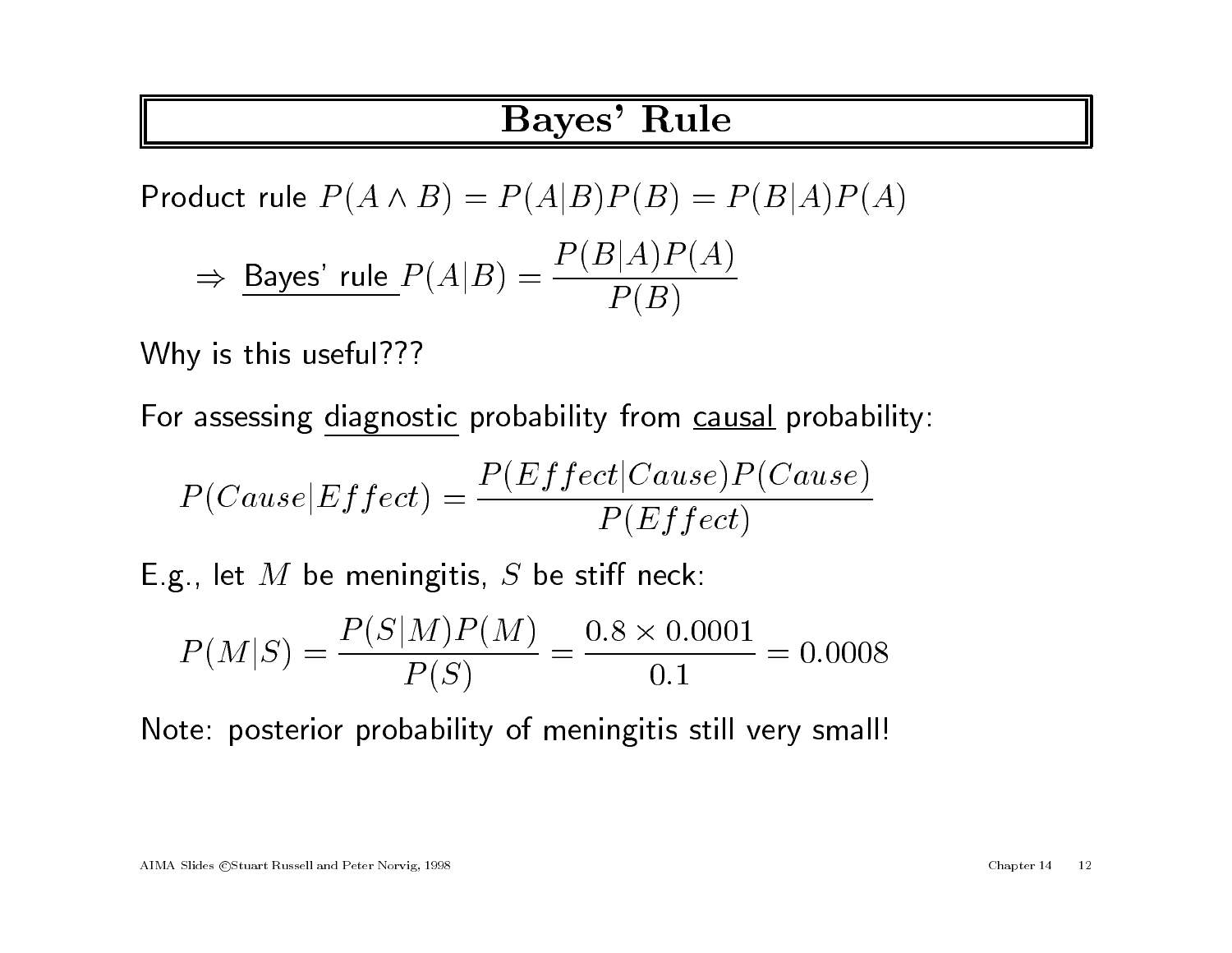## Normalization

Suppose we wish to compute a posterior distribution over A given  $B = b$ , and suppose A has possible values  $a_1 \ldots a_m$ 

We can apply Bayes' rule for each value of A:  
\n
$$
P(A = a_1 | B = b) = P(B = b | A = a_1) P(A = a_1) / P(B = b)
$$
\n...\n
$$
P(A = a_m | B = b) = P(B = b | A = a_m) P(A = a_m) / P(B = b)
$$
\nAdding these up, and noting that 
$$
\sum_i P(A = a_i | B = b) = 1
$$
:  
\n
$$
1 / P(B = b) = 1 / \sum_i P(B = b | A = a_i) P(A = a_i)
$$

 $T/T (D=0) = T/Z_{i}T (D=0)T = a_{i}T T T a_{i}T$ <br>This is the <u>normalization factor</u>, constant w.r.t. *i*, denoted  $\alpha$ :

is is the normalization factor, const  

$$
\mathbf{P}(A|B=b) = \alpha \mathbf{P}(B=b|A)\mathbf{P}(A)
$$

Typically compute an unnormalized distribution, normalize at end e.g., suppose  $P(B = b|A)P(A) = (0.4, 0.2, 0.2)$ then  $P(A|B = b) = \alpha \langle 0.4, 0.2, 0.2 \rangle = \frac{\langle 0.4, 0.2, 0.2 \rangle}{0.4+0.2+0.2} = \langle 0.5, 0.25, 0.25 \rangle$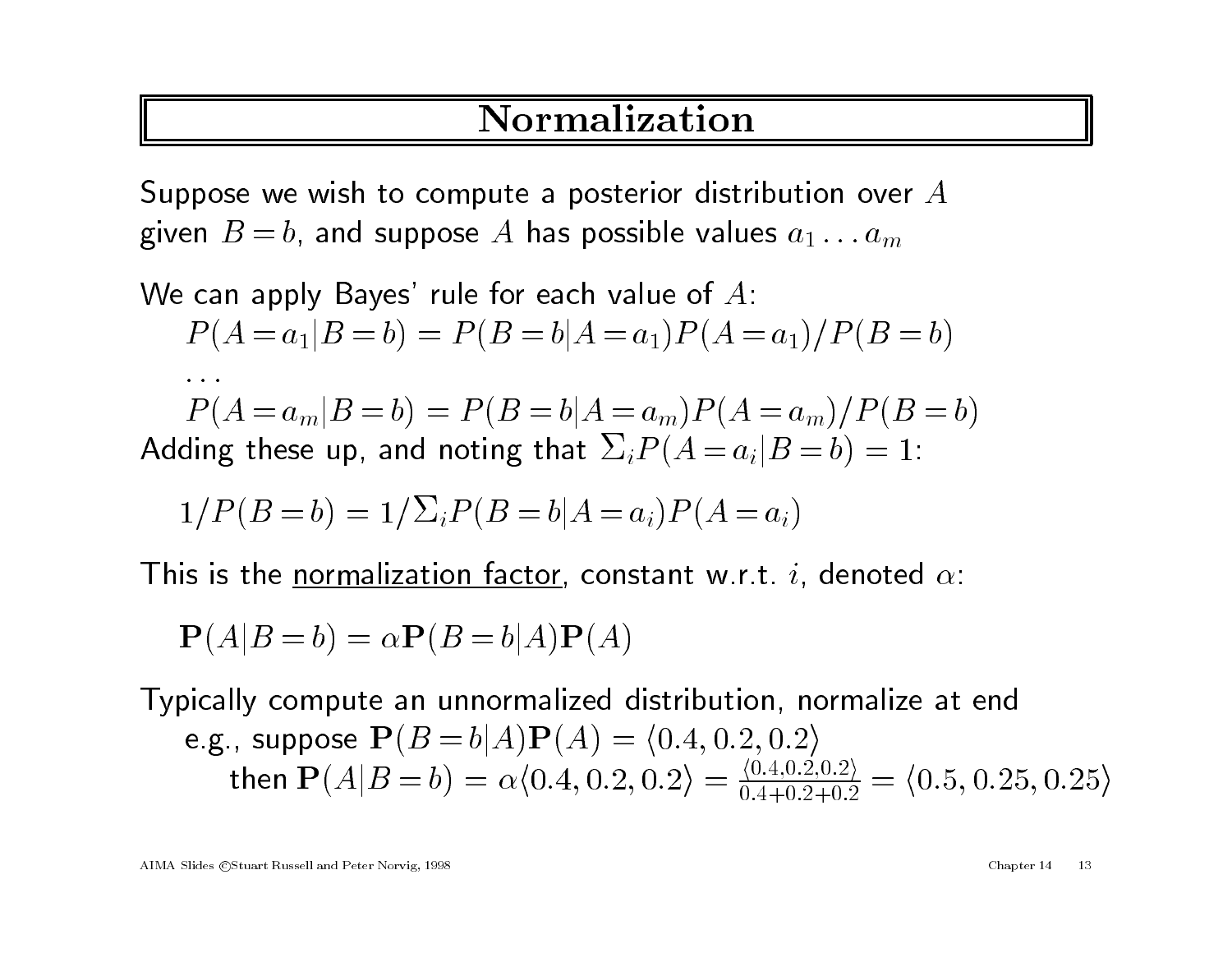# Conditioning

Introducing <sup>a</sup> variable as an extra condition:

 $P(X|Y) = \sum_{z} P(X|Y, Z=z)P(Z=z|Y)$ 

Intuition: often easier to assess each specific circumstance, e.g.,  $P(RunOver|Cross)$ uition: often easier to assess each specific circumstance, e.g.,<br>  $RunOver|Cross)$ <br>  $= P(RunOver|Cross, Light = green)P(Light = green|Cross)$ 

- $\begin{aligned} RunOver | Cross) \ = &~ P(RunOver | Cross, Light = green) P(Light = green | Cross) \ + &~ P(RunOver | Cross, Light = yellow) P(Light = yellow | Cross) \end{aligned}$
- +  $P(RunOver|Cross, Light = yellow)P(Light = yellow|Cross)$ <br>+  $P(RunOver|Cross, Light = red)P(Light = red|Cross)$
- 

 $P(RunOver(Cross, Light=red) P(Light=red) Coros$ . When  $Y$  is absent, we have summing out or marginalization:

Then Y is absent, we have summing out or marginaliza  

$$
P(X) = \sum_{z} P(X|Z=z)P(Z=z) = \sum_{z} P(X, Z=z)
$$

In general, given a joint distribution over a set of variables, the distribution over any subset (called a marginal distribution for historical reasons) can be calculated by summing out the other variables.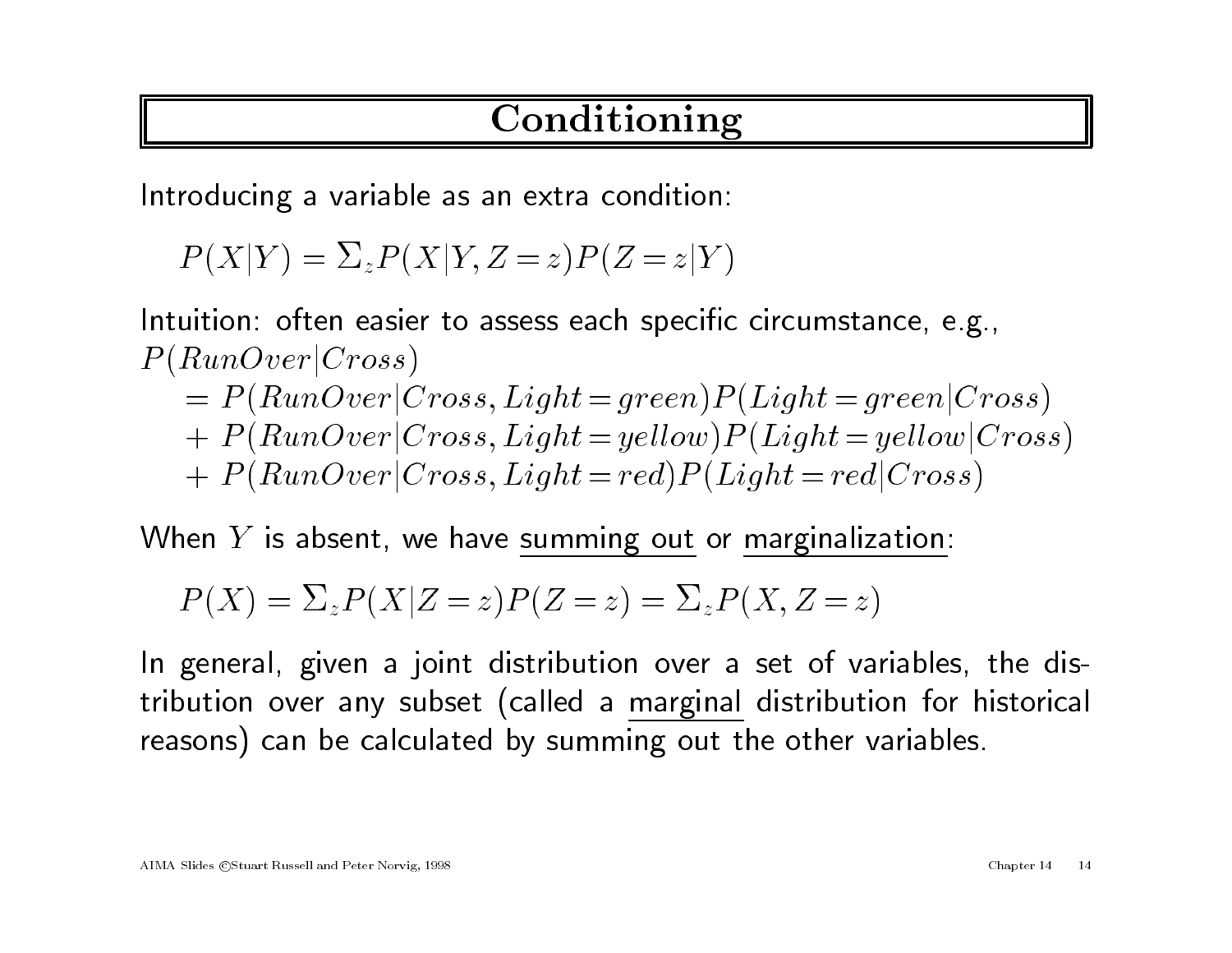# Full joint distributions

A complete probability model specifies every entry in the joint distribution for all the variables  $\mathbf{X} = X_1,\ldots,X_n$ I.e., a probability for each possible world  $X_1 = x_1,\ldots,X_n = x_n$ 

(Cf. complete theories in logic.)

 $\epsilon$  . compicte theories in logic.)<br>E.g., suppose  $Toothache$  and  $Cavity$  are the random variables:

| E.g., suppose $Toothache$ and $Cavity$ are the random varial    |                                                                                 |      |
|-----------------------------------------------------------------|---------------------------------------------------------------------------------|------|
|                                                                 | $Toothache = true \ Toothache = false$                                          |      |
|                                                                 | 0.04                                                                            | 0.06 |
| $\begin{array}{c c} Cavity = true \ Cavity = false \end{array}$ | 0.01                                                                            | 0.89 |
|                                                                 | Possible worlds are mutually exclusive $\;\;\Rightarrow\;\; P(w_1\wedge w_2)=0$ |      |

 $Cavity = false \begin{vmatrix} 0.01 & 0.89 \ \end{vmatrix}$ <br>Possible worlds are mutually exclusive  $\begin{vmatrix} \Rightarrow & P(w_1 \wedge w_2) = \ \end{vmatrix}$ <br>Possible worlds are exhaustive  $\begin{vmatrix} \Rightarrow & w_1 \vee \cdots \vee w_n \ \end{vmatrix}$  is  $True$ Possible worlds are exhaustive  $\Rightarrow w_1 \vee \cdots \vee w_n$  is  $True$ <br>hence  $\Sigma_i P(w_i)=1$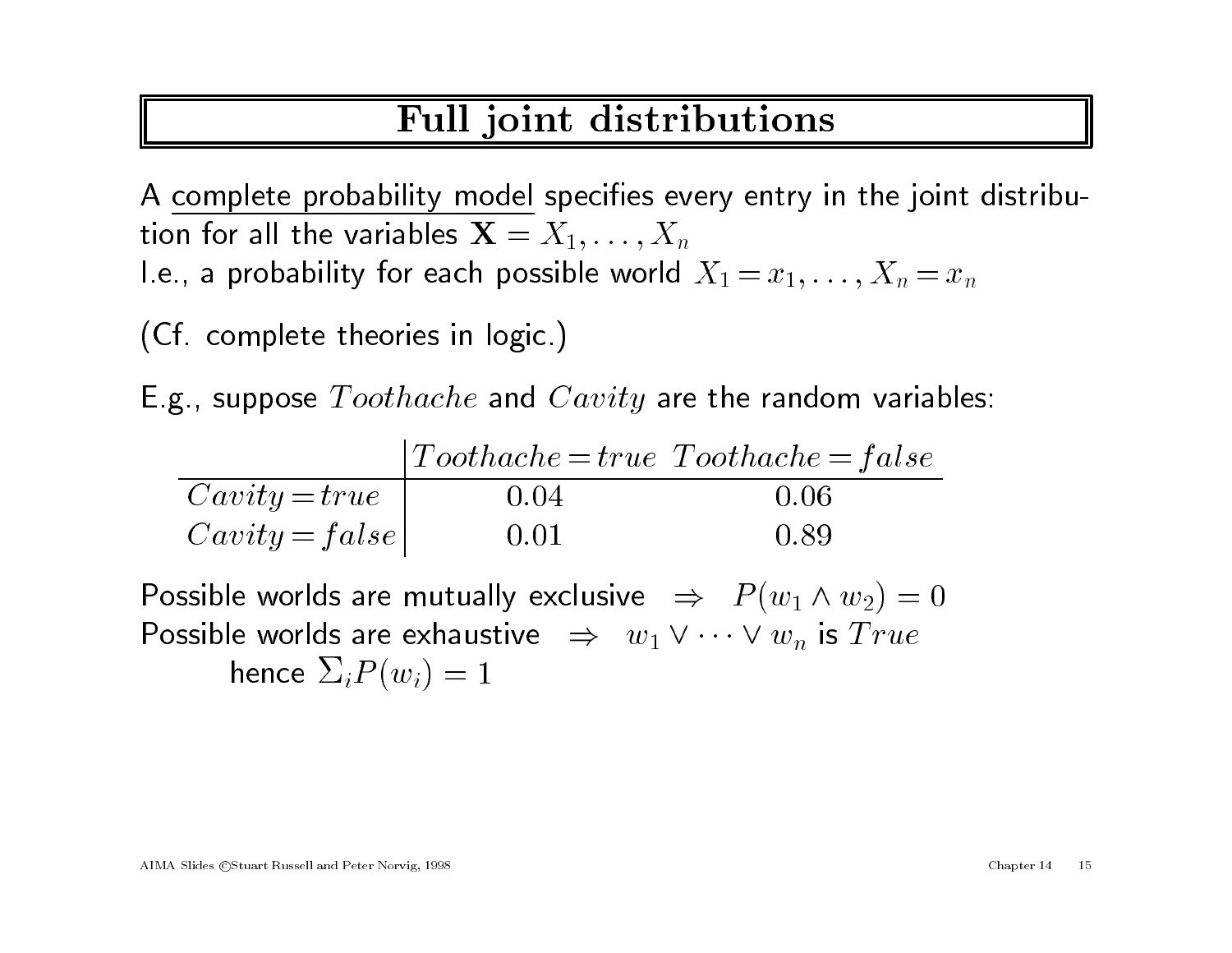# Full joint distributions contd.

1) For any proposition  $\phi$  defined on the random variables  $\phi(w_i)$  is true or false

 $\phi(w_i)$  is true or talse $2) \; \phi$  is equivalent to the disjunction of  $w_i$ s where  $\phi(w_i)$  is true

2) 
$$
\phi
$$
 is equivalent to the disjunct  
Hence  $P(\phi) = \sum_{\{w_i:\ \phi(w_i)\}} P(w_i)$ 

INCINC  $I_+(\varphi)=\angle_{\{w_i:\ \phi(w_i)\}}I_+(\varphi_i)$ <br>I.e., the unconditional probability of any proposition is computable as I.e., the unconditional probability of any propos<br>the sum of entries from the full joint distribution

Conditional probabilities can be computed in the same way as a ratio:<br>  $P(\phi|\xi) = \frac{P(\phi \land \xi)}{P(\xi)}$ 

$$
P(\phi|\xi) = \frac{P(\phi \wedge \xi)}{P(\xi)}
$$

 $E.g.,$ 

$$
P(Cavity|Toothache) = \frac{P(Cavity \land Toothache)}{P(Toothache)} = \frac{0.04}{0.04 + 0.01} = 0.8
$$